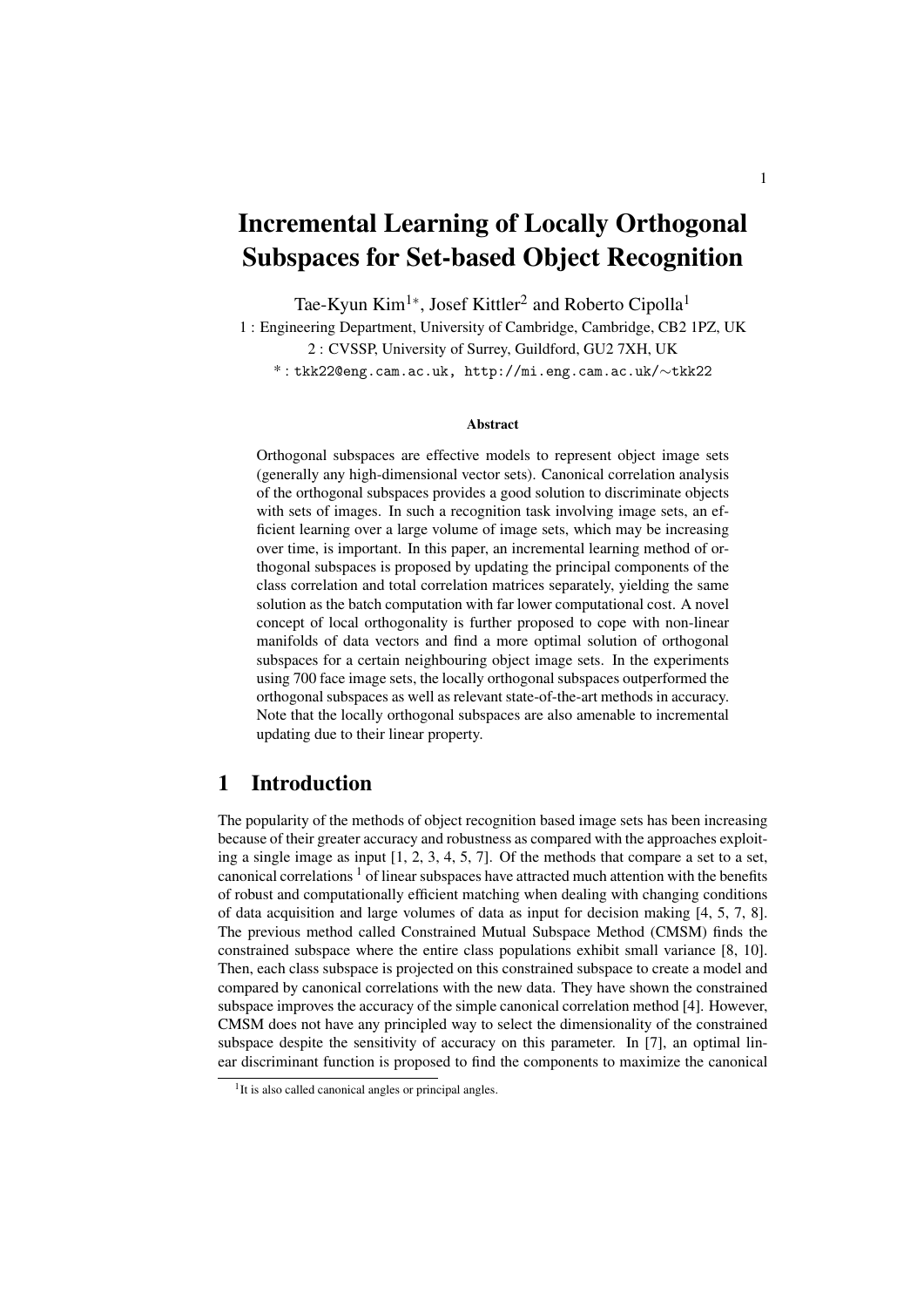correlations of the within-class subspaces and minimize the canonical correlations of the between-class subspaces with more desirable feature selection. However, the iterative optimization in the method is computationally costly, making incremental update rather difficult. In [5, 6] nonlinear extensions of canonical correlations have been proposed. The non-linear extensions of CMSM have also been noted in [8, 10]. However, the benefits of these methods in terms of high accuracy were compromised by the expensive computational cost in both on-line matching and model learning.

Oja and Kittler introduced the concept of orthogonal subspaces for effective class feature extraction [11]. In their methods the class-specific components which are orthogonal to those of all the other classes, are extracted. Then a new vector is classified into the class which has the minimum distance between the vector and the orthogonal subspaces. It will be shown that these orthogonal subspaces can be effectively combined with the canonical correlation analysis for set-based recognition. Whereas a single vector is a new input in the classical study [11], the classification of a set of image vectors is better handled by the canonical correlation analysis of the orthogonal subspaces. Interestingly, the principle of the Orthogonal Subspace Method (OSM) is very close to that of CMSM. Both methods find the components which maximally represent the class data while minimizing the variances of all the other classes. However, OSM provides the optimal way to choose the number of such components based on the eigenvalues, while CMSM requires an empirical setting for the number of the components, which is practically unfavorable.

In this paper, an incremental method of learning orthogonal subspaces is presented. Practically, the assumptions are that a complete set of training samples is not given in advance and the execution of the batch-computation  $2$ , whenever new data is presented, is too expensive in both time and space. An efficient algorithm for updating the orthogonal subspaces is greatly needed to accumulate the information conveyed by new data so that the method's future accuracy is enhanced. The orthogonal subspace method seeks the class-specific components which maximize the ratio of the variances of the *i*-th class correlation matrix over the total correlation matrix. The incremental learning algorithm of OSM is proposed by separately updating the principal components of the both correlation matrices then computing the orthogonal components only by the updated few principal components. Each update is benefited in both time and space by the concept of the sufficient spanning set used for the incremental Principal Component Analysis (PCA) in [14]. The proposed incremental OSM solution is identical to that of the batch-mode computation of orthogonal subspaces but at a far lower computational and space cost. The proposed method also allows sets of vectors to be added in a single update, thus avoiding too frequent updates of the orthogonal subspaces. The Locally Orthogonal Subspace Method (LOSM) has been further proposed to deal with non-linear manifolds of data for accuracy improvement of OSM. Each class subspace is better distinguished from its rival classes by constructing the subspace more orthogonal to its neighboring subspaces  $3$ . The methodology for efficient matching and incremental updating of LOSM is also presented.

The next section summarizes the orthogonal subspaces and canonical correlation methods. The incremental learning of the orthogonal subspaces is proposed in Section 3 and the locally orthogonal subspaces in Section 4. The section 5 presents a comparative evaluation for both accuracy and time-efficiency using the 700 face image sequences.

<sup>&</sup>lt;sup>2</sup>All existing data is re-used with new data for computing a new model.

<sup>&</sup>lt;sup>3</sup>In practice, it is hard to achieve orthogonality of a class to all different classes.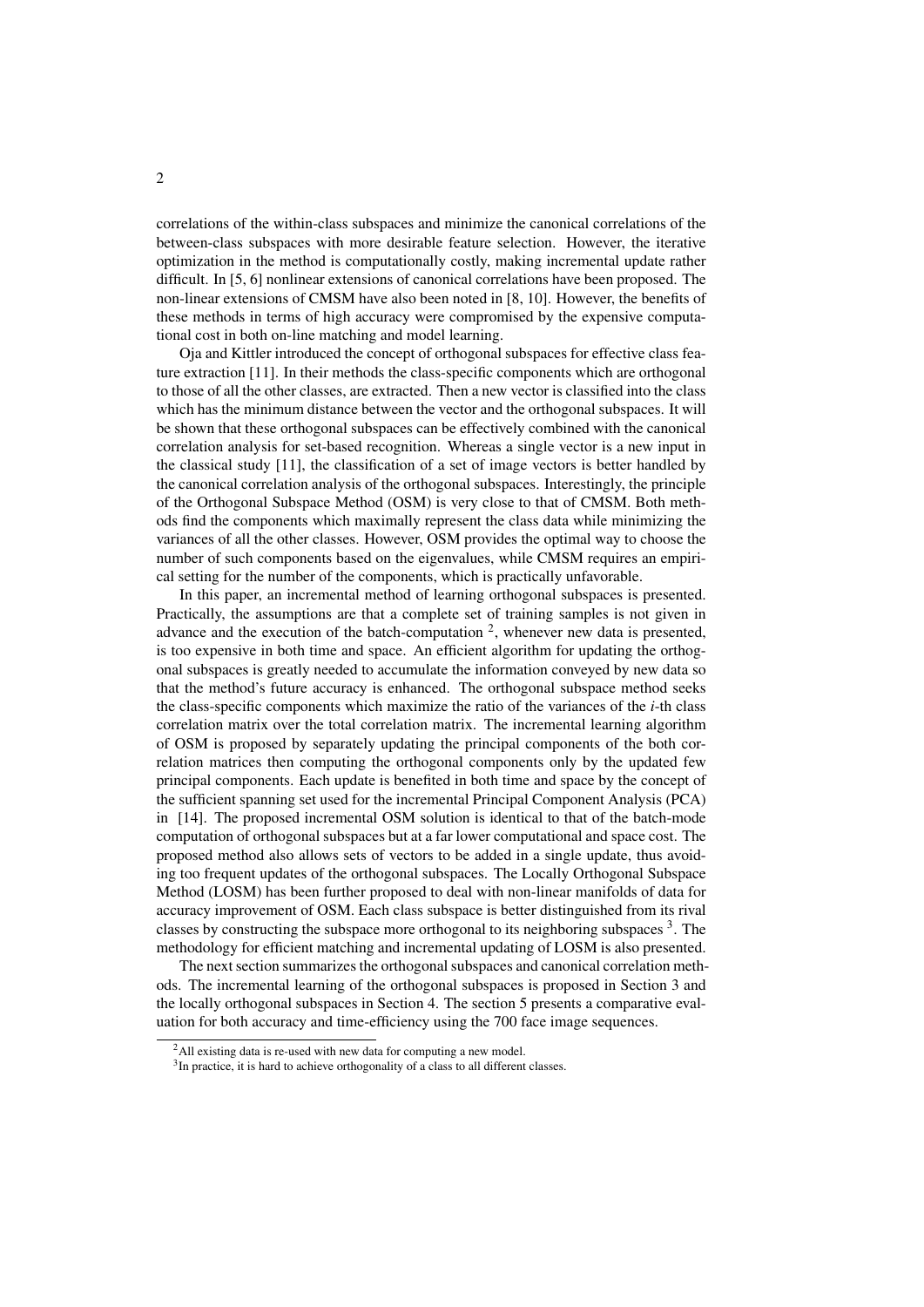| <b>Notations</b> | Descriptions                                                                    |
|------------------|---------------------------------------------------------------------------------|
| C, N             | number of classes, dimension of input data                                      |
| $M_i, M_T$       | number of data points of the <i>i</i> -th class and total data                  |
| $R_i, R_T$       | correlation matrix of the <i>i</i> -th class and total data                     |
| $U_i$            | orthogonal component matrix of <i>i</i> -th class                               |
| $P_i, \Lambda_i$ | eigenvector and eigenvalue matrices of $R_i$                                    |
| $P_T, \Lambda_T$ | eigenvector and eigenvalue matrices of $R_T$                                    |
| $d_i, d_T$       | number of sufficient components of the <i>i</i> -th class and total data        |
| $U_i^i$          | locally orthogonal component matrix of <i>j</i> -th class to <i>i</i> -th class |

Table 1: *Notations.*

# 2 Orthogonal Subspaces and Canonical Correlations

See Table 1 for the important notations used throughout the paper.

**Orthogonal subspaces.** Denote the correlation matrices of the *C* classes by  $R_i$ ,  $i =$ 1,...,*C*, where  $R_i = 1/M_i \sum x x^T$  and  $M_i$  is the number of data vectors in the *i*-th class. Let *w*<sub>*i*</sub> denote the respective priori probabilities. Then, matrix  $R_T = \sum_{i=1}^{C} w_i R_i$  is the correlation matrix of the mixture of all the classes. The total correlation matrix is decomposed s.t.  $P_T^T R_T P_T = \Lambda_T$ . Letting  $Z = P_T \Lambda_T^{-1/2}$  $T^{1/2}$ , we have  $Z^{T}R_{T}Z = I$ . This means that matrices  $w_i Z^T R_i Z$  and  $\sum_{j \neq i} w_j Z^T R_j Z$  have the same eigenvectors but the respective eigenvalues  $\lambda_i$ and  $\lambda_i$  are related by  $\lambda_i = 1 - \lambda_i$ . Let the matrix,  $U_i$ , be constructed from eigenvectors of the *i*-th class having the eigenvalues equal to unity s.t.

$$
w_i U_i^T Z^T R_i Z U_i = I_i,\tag{1}
$$

then

$$
\sum_{j \neq i} w_j U_i^T Z^T R_j Z U_i = O \quad \text{and} \quad w_j U_i^T Z^T R_j Z U_i = O, \text{ for all } j \neq i,
$$
 (2)

where *O* is a zero matrix since every matrix  $w_j U_i^T Z^T R_j Z U_i$  is positive semi-definite. Assume that the *j*-th class is also represented by the eigenvectors of  $w_j Z^T R_j Z$  having the eigenvalues equal to one s.t.  $w_j Z^T R_j Z \simeq U_j U_j^T$ . From (2), we have  $w_j U_i^T U_j U_j^T U_i = O$ , i.e.  $U_i^T U_j = O$ . This is the definition of the mutually orthogonal subspaces where all the vectors of each subspace are orthogonal to those of the other subspace [11].

Canonical correlations. Of many solutions to compute canonical correlations, which are all equivalent, the Singular Value Decomposition (SVD) solution [12] is presented. Assume that  $U_i \in \mathcal{R}^{N \times d}$  and  $U_j \in \mathcal{R}^{N \times d}$  form unitary orthogonal bases for two linear subspaces, where *N*,*d* are the dimensions of the input vector and the subspaces respectively. Canonical correlations, which are mutually defined as the maximal correlations of any two vectors on the two subspaces, are computed as the singular values of  $U_i^T U_j \in \mathcal{R}^{d \times d}$ s.t.

$$
U_i^T U_j = Q_L \Lambda Q_R^T \quad \to \quad Q_L^T U_i^T U_j Q_R = \Lambda = diag(\sigma_1, ..., \sigma_d)
$$
 (3)

where  $Q_L^T Q_L = Q_L Q_L^T = Q_R^T Q_R = Q_R Q_R^T = I_d$ . Canonical correlations of any orthogonal subspaces are always zeros as  $U_i^T U_j = O \rightarrow Q_L^T U_i^T U_j Q_R = O$ , where *O* is a zero matrix. Thus, class discrimination can be performed by analyzing the canonical correlations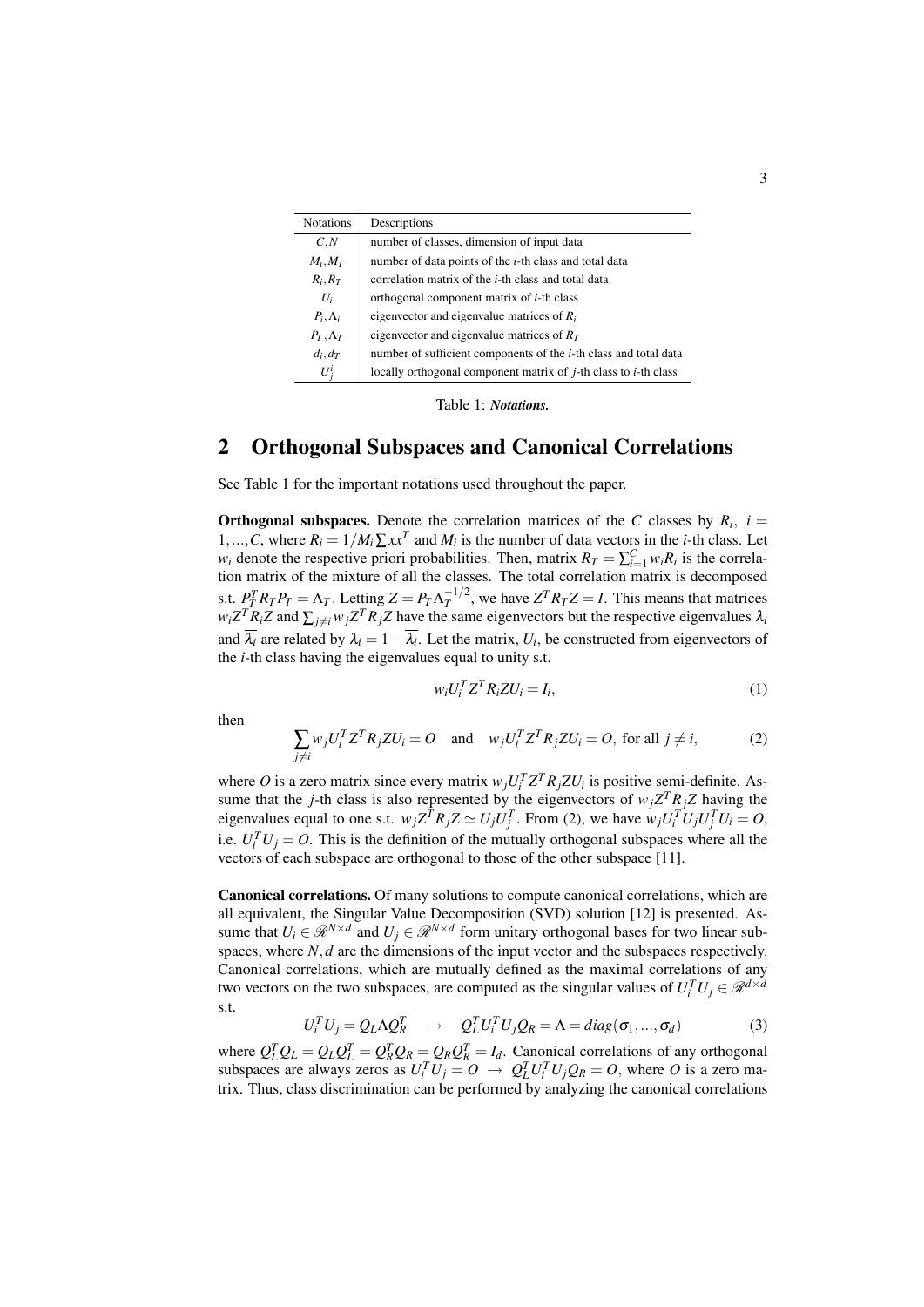of the class-wise orthogonal subspaces. The similarity of the subspaces is given as the aggregation of the canonical correlations by

$$
\mathscr{S}(U_i, U_j) = \text{tr}(\Lambda),\tag{4}
$$

and Nearest Neighbor (NN) classification is performed based on the similarity measure.

## 3 Incremental Learning of Orthogonal Subspaces

In practice, the eigenvectors having the eigenvalues which are exactly equal to one in (1), do not often exist. Instead, the eigenvectors corresponding to the largest few eigenvalues can be exploited. Note that in the space projected by matrix *Z* in Section 2, the most important basis vectors for each class which are the eigenvectors corresponding to the largest eigenvalues, are at the same time the least significant basis vectors for the ensemble of the rest of the classes. Thus, the classical orthogonal subspaces (1) can be generalized into the subspaces spanned by the components  $U_i$  s.t.

$$
w_i U_i^T Z^T R_i Z U_i = \Delta_i, \quad \sum_{j \neq i} w_j U_i^T Z^T R_j Z U_i = I - \Delta_i,
$$
\n<sup>(5)</sup>

where Δ<sub>i</sub> is the diagonal matrix corresponding to the largest few eigenvalues. There are many previous studies about incremental PCA, e.g. [14], but the involvement of the successive eigenvalue problems of the correlation matrices in the Orthogonal Subspace Method (OSM) in Section 2 makes the incremental learning difficult. We propose the incremental OSM solution by the three steps: update of the principal components of each class correlation matrix, update of those of the total correlation matrix and the computation of the orthogonal components only using both updated principal component sets. The concept of the sufficient spanning set [14] is conveniently exploited in each step to reduce the dimension of the eigenvalue problems. The proposed method provides the same solution as the batch-mode OSM with far lower computational cost. When new data is added to the existing data set, all existing orthogonal subspace models  $U_i$ ,  $i = 1, ..., C$  (*C* is the number of classes) are incrementally updated to get new orthogonal subspaces described by  $U_i'$  as follows. Here, we assume the equal priori probabilities for all classes for simplicity.

1) Update of principal components of class correlation matrix. Let the number of samples, eigenvector and eigenvalue matrices corresponding to the first few eigenvalues of the *i*-th class correlation matrix  $R_i$  in the existing data be  $(M_i, P_i, \Lambda_i)$  respectively. The set  $(M_i^n, P_i^n, \Lambda_i^n)$  similarly denotes those of the new data. The update is defined as the functional form by

$$
\mathscr{F}_1(M_i, P_i, \Lambda_i, M_i^n, P_i^n, \Lambda_i^n) = (M_i', P_i', \Lambda_i').
$$
\n<sup>(6)</sup>

Note this is applied only to the classes having the new data. As the updated class correlation matrix is  $R'_i \simeq \frac{M_i}{M'_i} P_i \Lambda_i P_i^T + \frac{M_i^n}{M'_i} P_i^n \Lambda_i^n P_i^{nT}$  where  $M'_i = M_i + M_i^n$ , the sufficient spanning set of  $R'_i$  can be given as  $\Upsilon_i = \mathcal{H}([P_i, P_i^n])$ , where  $\mathcal{H}$  is an orthonormalisation function of column vectors (e.g. QR decomposition). The function  $\mathcal H$  also eliminates any zero vectors after the orthonormalisation to further reduce the number of the sufficient components. Then, the updated principal components can be written by  $P'_i = \Upsilon_i Q_i$ , where  $Q_i$  is a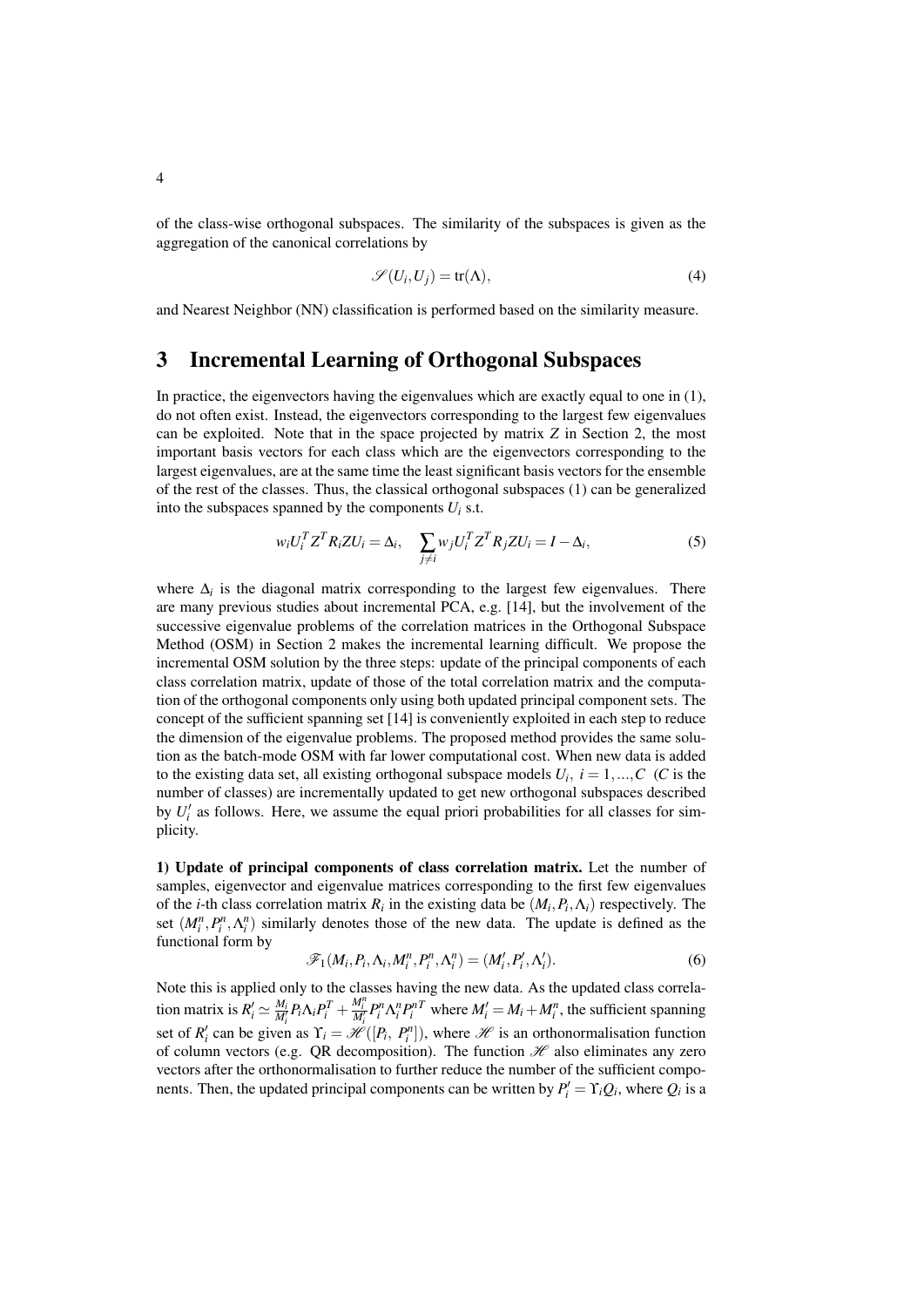rotation matrix. By this representation, the eigenproblem of the updated class correlation matrix is changed into a new low dimensional eigenproblem by

$$
R'_i \simeq P'_i \Lambda'_i P'^T_i = \Upsilon_i Q_i \Lambda'_i Q^T_i \Upsilon^T_i \quad \rightarrow \quad \Upsilon^T_i \left( \frac{M_i}{M'_i} P_i \Lambda_i P^T_i + \frac{M^n_i}{M'_i} P^n_i \Lambda^n_i P^{nT}_i \right) \Upsilon_i \simeq Q_i \Lambda'_i Q^T_i. \tag{7}
$$

Note that the new eigenvalue problem requires only  $O(d_i^3)$  computations, where  $d_i$  is the number of columns of  $\Upsilon_i$ . The total computational cost of this stage takes  $O(C^n \times (d_i^3 +$  $min(N, M_i^n)^3)$ , where *N* is the dimension of input space and *C*<sup>*n*</sup> is the number of classes in the new data given. The latter term is for computing  $(M_i^n, P_i^n, \Lambda_i^n)$  from the new data.

2) Update of principal components of total correlation matrix. The subsequent update is described as

$$
\mathscr{F}_2(M_T, P_T, \Lambda_T, M_i^n, P_i^n, \Lambda_i^n) = (M'_T, P'_T, \Lambda'_T) \qquad i = 1, \dots, C^n,
$$
\n
$$
(8)
$$

where  $M_T = \sum_{i=1}^{C} M_i$ ,  $P_T, \Lambda_T$  are the first few eigenvector and eigenvalue matrices of the total correlation matrix of the existing data.  $C<sup>n</sup>$  represents the class number of the new data. The updated total correlation matrix is

$$
R'_T \simeq \frac{M_T}{M'_T} P_T \Lambda_T P_T^T + \frac{M_T^n}{M'_T} \sum_{i=1}^{C^n} P_i^n \Lambda_i^n P_i^{nT}
$$
\n
$$
\tag{9}
$$

where  $M'_T = M_T + M_T^n$ ,  $M_T^n = \sum M_i^n$ . The sufficient spanning set of  $R'_T$  can be given as

$$
\Upsilon_T = \mathcal{H}([P_T, P_1^n, \dots, P_{C^n}^n])
$$
\n(10)

and  $P'_T = \Upsilon_T Q_T$ , where  $Q_T$  is a rotation matrix. Accordingly, the new small dimensional eigenproblem is obtained by

$$
R'_T \simeq P'_T \Lambda'_T P'^T_T \quad \to \quad \Upsilon^T_T (\frac{M_T}{M'_T} P_T \Lambda_T P^T_T + \frac{M^n_T}{M'_T} \sum_{i=1}^{C^n} P^n_i \Lambda^n_i P^{nT}_i) \Upsilon_T \simeq Q_T \Lambda'_T Q^T_T \tag{11}
$$

The computation requires  $O(d_T^3)$ , where  $d_T^3$  is the sufficient number of components of  $\Upsilon_T$ . Note that all  $P_i^n$  have already been produced at the previous step.

3) Update of orthogonal components of all classes. The final step only exploits the updated principal components of the previous steps, which is defined as

$$
\mathscr{F}_3(P'_i, \Lambda'_i, P'_T, \Lambda'_T) = U'_i, \quad i = 1, ..., C.
$$
 (12)

where  $U_i'$  denotes the updated orthogonal components of the *i*-th class data. Let  $Z =$  $P'_T \Lambda_T^{\prime -1/2}$ , then,  $Z^T R'_T Z = I$ . The remaining problem is to find the components which maximize the variance of the projected data  $Z^T R_i Z$ . The sufficient spanning set of the projection data can be given by  $\Phi_i = \mathcal{H}(P_T^{T} P_i^{T})$ . Then, the eigenproblem to solve is

$$
Z^T R_i' Z = \Phi_i Q_i \Delta_i Q_i^T \Phi_i^T \quad \rightarrow \quad \Phi_i^T Z^T P_i' \Delta_i' P_i^T Z \Phi_i = Q_i \Delta_i Q_i^T, \tag{13}
$$

where  $Q_i, \Delta_i$  are a rotation matrix and eigenvalue matrix respectively. The final orthogonal components are given as  $U_i' = \Phi_i Q_i$ ,  $i = 1, ..., C$ . This computation only takes  $O(d_i^{3})$ ,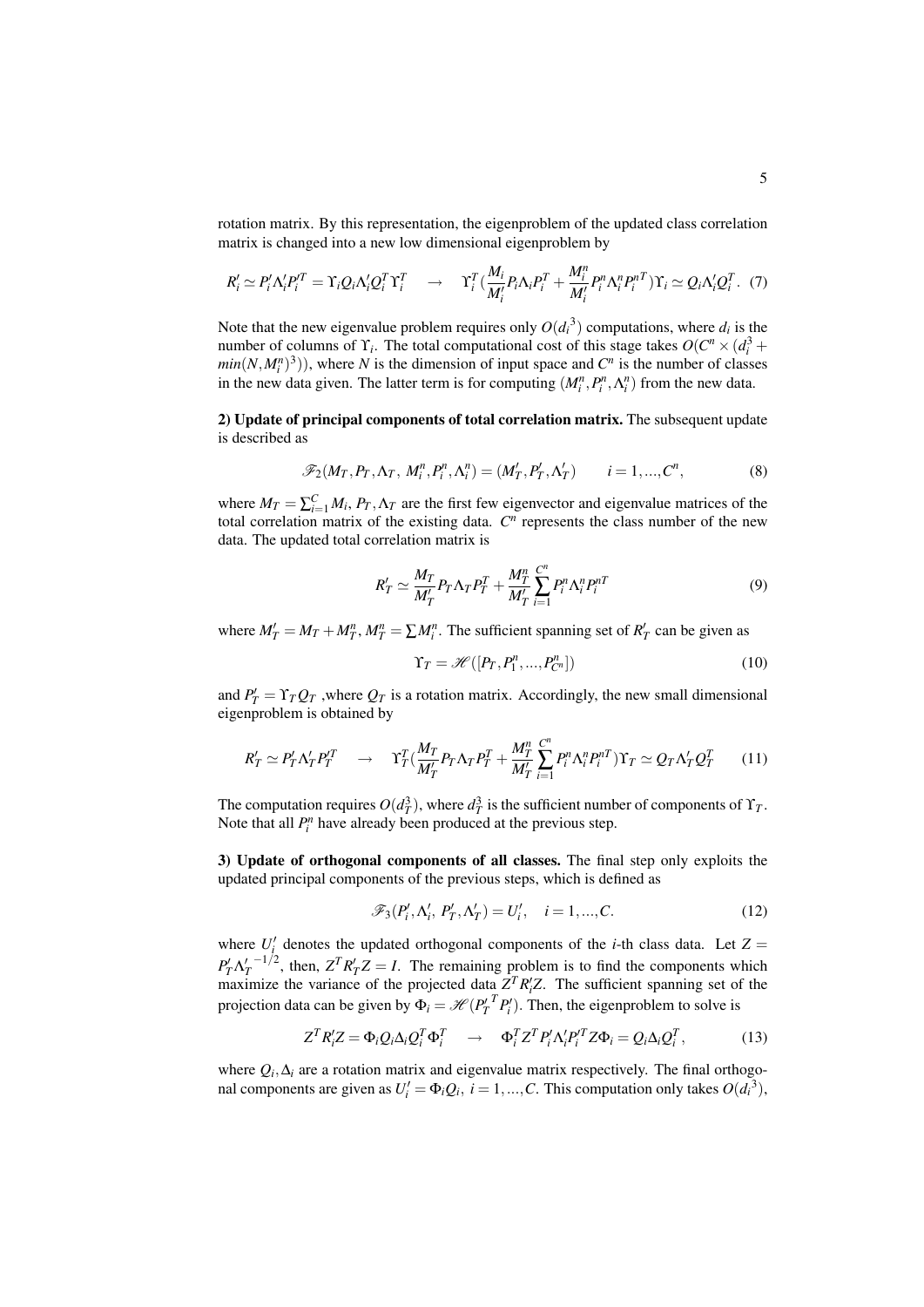where  $d_i$  is the number of columns of  $P'_i$ . Note usually  $d_i < d_T$ , where  $d_T$  is the number of columns of  $P'_T$ .

Batch OSM vs. incremental OSM for time and space complexity. The batch computation of OSM for the combined data costs  $O(min(N, M_T')^3 + C \times min(N, M_t')^3)$ , where the former term is for the diagonalization of the total correlation matrix and the latter for the projected data of the *C* classes (Refer to Section 2 for the batch-mode computation). The batch computation also requires all data vectors or  $N \times N$  correlation matrices to be kept track of. By contrast, the proposed incremental solution is much more time-efficient with the costs of  $O(C^n \times (d_i^3 + min(N, M_i^n)^3))$ ,  $O(d_T^3)$  and  $O(C \times d_i^3)$  for the three steps respectively. Note  $d_i \ll M'_i$ ,  $d_T \ll M'_T$ ,  $M_i^n \ll M'_i$ . The proposed incremental algorithm is also very economical in space costs, which corresponds to the data  $(P_i, \Lambda_i, P_T, \Lambda_T)$ ,  $i = 1, ..., C$ .

# 4 Locally Orthogonal Subspace Method (LOSM)

In the generalized orthogonal subspaces (5), the priori probabilities of classes  $w_i$  can be better set up to improve the discriminatory powers of the classes with their rival classes. Rather than equal priors for all classes, higher priors are given to the neighboring classes of the *i*-th class by

$$
w_j \to w_j^i
$$
  $\begin{cases} \propto \mathcal{S}(U_i, U_j) & \text{for } j = 1, ..., C, j \neq i, \\ = 0 & \text{for } j = i \end{cases}$ 

where  $\mathscr S$  is the canonical correlation function defined in Section 2. Then, the *i*-th class locally orthogonal subspace  $U_i^i$  is similarly computed as  $U_i$  in Section 2 by replacing the total correlation matrix  $R_T$  with the class-specific total correlation matrix by  $R_T^i$  $\sum_{j=1}^{C} w_j^i R_j$  and diagonalizing  $Z^T R_i Z$ . The weights  $w_j^i$  can also be binary-valued in the same concept s.t.  $w_j^i = 1$ , if  $\mathscr{S}(U_j, U_i) >$  *thres*,  $w_j^i = 0$  otherwise. In this way, the local orthogonality of classes is more emphasized.

Normalization. When a new test set is given, the locally orthogonal components of the new test set are class-wise extracted with  $R_T^i$  for  $i = 1, ..., C$ . If we let  $U_q^i$  as the locally orthogonal components of the new test set for the *i*-th model class, NN recognition is performed with the normalized scores

$$
\left(\mathscr{S}(U_i^i, U_q^i) - m_i\right) / \sigma_i,\tag{14}
$$

where  $m_i$ ,  $\sigma_i$  are the mean and standard deviation of matching scores of a validation set with the *i*-th model class. As each class model exploits a different total correlation matrix, the score normalization process is important.

Time-efficient matching. Batch computation of the *C* locally orthogonal subspaces of a given new test set is time-consuming, which takes  $O(C \times min(N, M_q)^3)$ , where  $M_q$  is the number of vectors in the new test set. This computational cost can be significantly reduced using the update function  $\mathscr{F}_3(P_q, \Lambda_q, P_T^i, \Lambda_T^i)$  in Section 3, where  $P_q, \Lambda_q$  are the eigenvector and eigenvalue matrices of the correlation matrix of the new test set and  $P_T^i, \Lambda_T^i$ for the class specific total correlation matrix respectively. Note that this only requires  $O(C \times d_q^3)$ ,  $d_q$  is the number of columns of  $P_q$ . The subsequent canonical correlation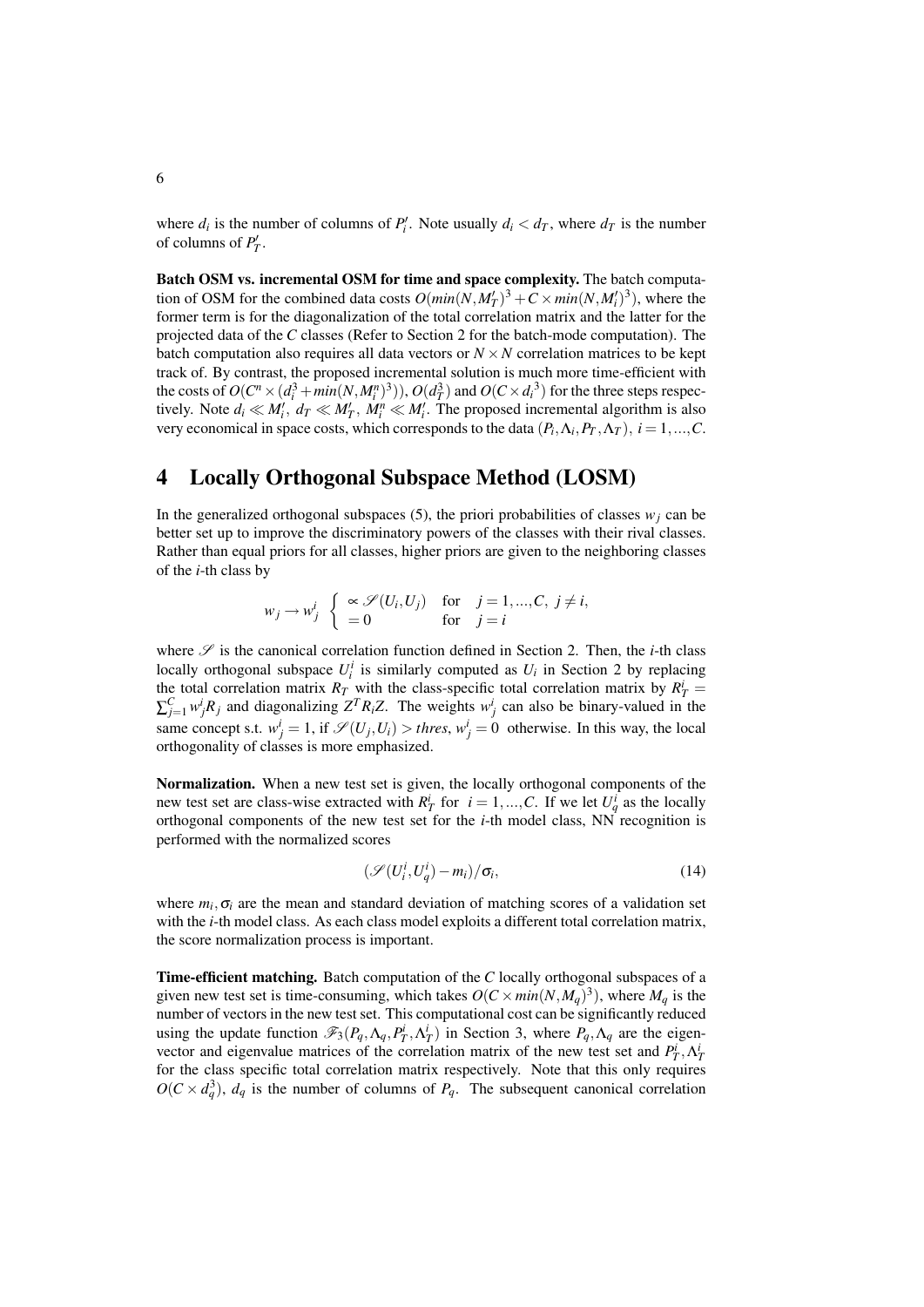

Figure 1: *Database: (top) Frames from a typical video sequence from the database used for evaluation. The motion of the user was not controlled, leading to different poses. (bottom) 7 different illumination conditions in databases.*

matching with *C* orthogonal subspace models is not computationally expensive as it costs  $O(C \times d^3)$  (Refer to Section 2), where *d* is the dimension of the orthogonal subspaces.

Incremental update of LOSM. The computational cost of the incremental locally OSM is increased by that of the update of the components of the*C* class-specific total correlation matrices, but it is still much cheaper than the batch OSM. First, the principal components of class correlation matrices are updated by  $\mathscr{F}_1$  in the previous section. The update of the principal components of the weighted total correlation matrices defined s.t.

$$
\mathscr{F}'_2(M_T, P_T^i, \Lambda_T^i, w_j^i, M_j^n, P_j^n, \Lambda_j^n) = (M'_T, P_T^{i'} , \Lambda_T^{i'}) \qquad i = 1, ..., C, \ \ j = 1, ..., C^n. \tag{15}
$$

is achieved as follows. The updated weighted total correlation matrix is given as

$$
R_T^{i'} = \frac{M_T}{M'_T} P_T^i \Lambda_T^i P_T^{i \ T} + \frac{M_T^n}{M'_T} \sum_{j=1}^{C^n} w_j^i P_j^n \Lambda_j^n P_j^{n \ T}.
$$
 (16)

Regardless of the extra weight terms, the sufficient spanning set of  $R_T^{i'}$  is similarly given by  $\Upsilon_T^i = \mathcal{H}([P_T^i, P_1^n, ..., P_{C^n}^n])$ , then the new eigen-problems and the updated components are similarly given as the second step in Section 3. If we assume that the NN recognition has already been performed for the given new test sets by the scores of  $\mathscr{S}(U_i^i, U_j^i)$ ,  $i =$ 1,...,*C*,  $j = 1, \ldots C_n$ , the weights  $w_j^i$  can be set up proportionally to these scores. The final locally orthogonal components are also similarly updated by  $\mathscr{F}_3$ , replacing  $P'_T, \Lambda'_T$  with  $P_T^{i\;\prime},\Lambda_T^{i\;\prime}.$ 

### 5 Evaluation

We used the face video database with 100 subjects. For each person, 7 video sequences of the individual in arbitrary motion were collected. Each sequence was recorded in a different illumination setting for 10s at 10fps and  $320 \times 240$  pixel resolution (see Figure 1). Following automatic localization using a cascaded face detector [13] and cropping to the uniform scale, images of faces were histogram equalized. Each sequence is then represented by a set of raster-scanned vectors of the normalized images.

#### 5.1 Accuracy and time complexity of the incremental OSM

The incremental OSM yielded the same solution as the batch-mode OSM for the data merging scenario, where the 100 sequences of 100 face classes of a single illumination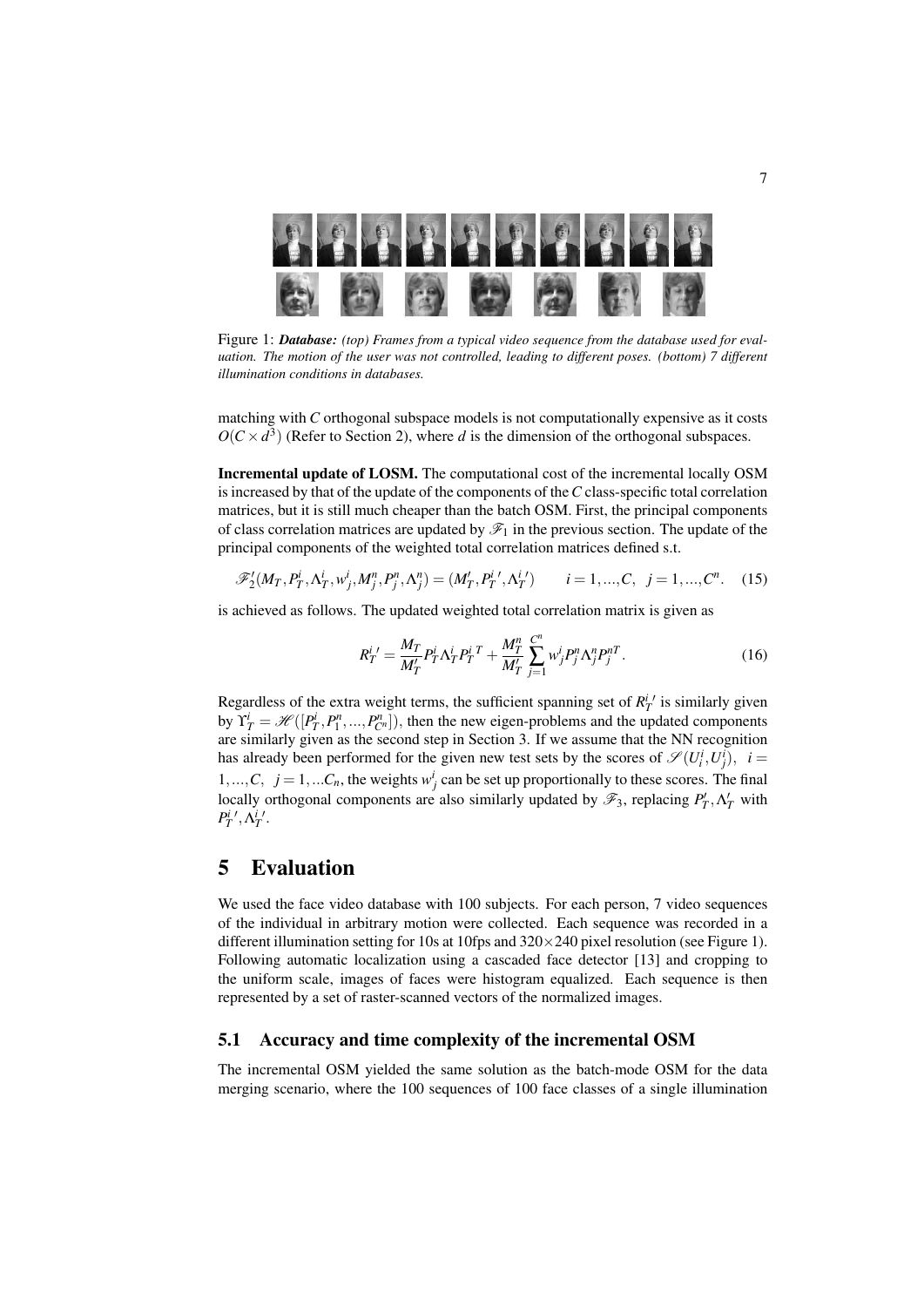

Figure 2: *Batch vs. Incremental OSM-1: (a) Example orthogonal components, which are computed by the incremental and the batch-mode, are very alike. (b) Insensitiveness of the incremental OSM to the dimensionality of the subspace of the total correlation matrix. The incremental solution yields the same solution as the batch-mode, just provided the enough dimensionality of the subspaces.*

setting were initially used for learning the orthogonal subspaces. Then, the sets of the 100 face classes of other illumination settings were additionally given for the update. We set the total number of updates including the initial batch computation to be 6 and the number of images to add at each iteration around 10,000. The dimensionality of the uniformly scaled images was 2,500 and the number of orthogonal components was around 10, which varies for more than 99% of the energy from the eigenvalue plot. See Figure 2 (a) for the example orthogonal component computed by the proposed incremental algorithm and the batch-mode. Figure 2 (b) shows the insensitivity of the incremental OSM to the dimensionality of the subspace of the total correlation matrix. The incremental OSM yields the same accuracy as the batch-mode OSM, just provided the enough dimensionality of the subspace. The subspace dimensionality was automatically chosen from the eigenvalues plots of the correlation matrices at each update. Figure 3 (a) shows the accuracy improvement of the incremental OSM according to the number of updates. It efficiently updates the existing orthogonal subspace models over new evidences contained in the additional data sets, giving gradual accuracy improvements. The computational costs of the batch OSM and the incremental OSM are compared in Figure 3 (b). Whereas the computational cost of the bath-mode is largely increased as the data is repeatedly added, the incremental OSM keeps the cost of the update low.

#### 5.2 Accuracy of Locally OSM

Another experiment was designed for comparing accuracy of several methods with the locally orthogonal subspaces. The training of all the algorithms was performed with the data acquired in a single illumination setting and testing with a single other setting. An independent illumination set with both training and test sets was exploited for the validation. We compared the performance of Mutual Subspace Method (MSM) [4] as a gauging method, where the dimensionality of each subspace is 10 representing more than 99% energy of the data, CMSM [8] used in a state-of-the-art commercial system FacePass [9], where the dimension of the constrained subspace was determined to be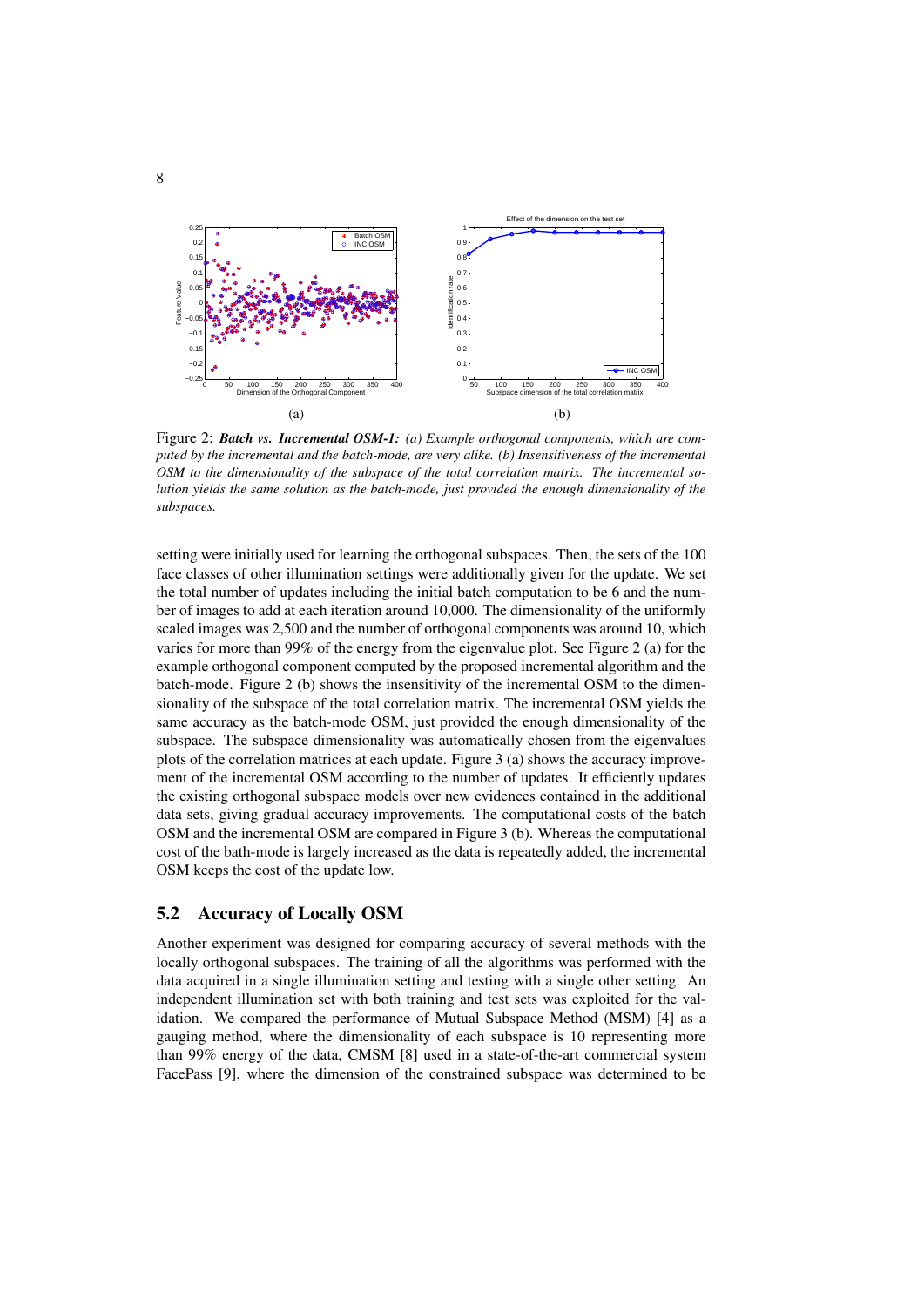

Figure 3: *Batch vs. Incremental OSM-2: (a) Accuracy improvement of the incremental OSM for the number of updates. (b) Computational costs of the batch and incremental OSM.*



360, which yielded the best accuracy for the validation set, canonical correlations of Orthogonal Subspace Method (OSM), and canonical correlations of the Locally Orthogonal Subspace Method (LOSM), where the class priori probabilities were set to be binaryvalued by a certain threshold. The threshold typically gave a half of the total classes as the neighboring classes. The component numbers of the total correlation matrix and the orthogonal subspaces of OSM and LOSM were 200 and 10 respectively. Figure 4 compares the recognition accuracy of all methods, where the experiment numbers correspond to the combinations of the training/test lighting sets, which were chosen as the most difficult scenarios for MSM. In Figure 4, the OSM was superior to CMSM and the proposed locally orthogonal subspace method (LOSM) outperformed all the other methods. Theoretically, the proposed incremental solution of LOSM provides the same solution of the batch computation of LOSM with slightly more computational costs than that of the incremental OSM.

# 6 Conclusions

In the object recognition task involving image sets, the development of an efficient incremental learning method for handling increasing volumes of image sets is important.